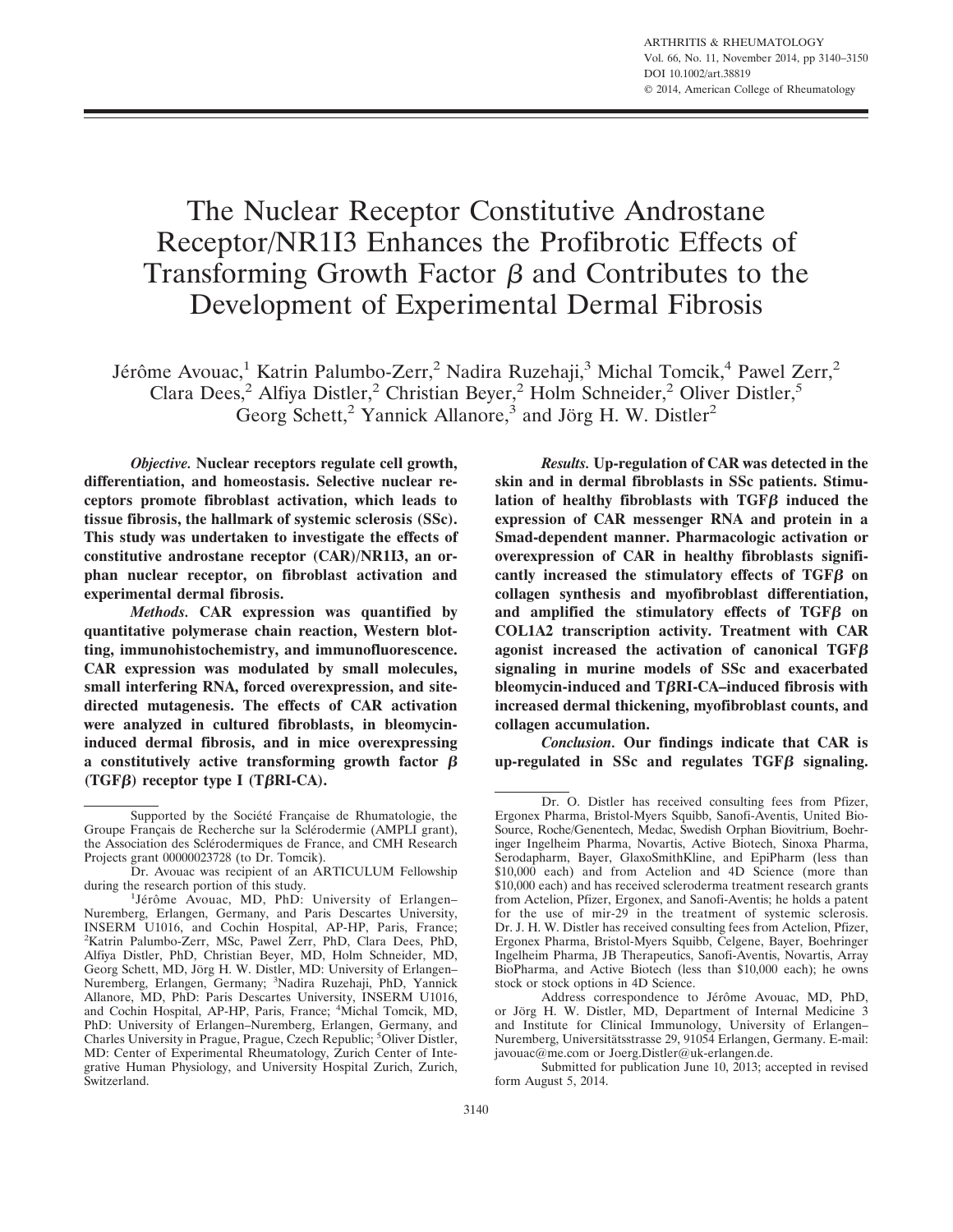## **Activation of CAR increases the profibrotic effects of TGF in cultured fibroblasts and in different preclinical models of SSc. Thus, inactivation of CAR might be a** novel approach to target aberrant  $TGF\beta$  signaling in **SSc and in other fibrotic diseases.**

Fibrosis arises from excessive deposition of extracellular matrix components and results in scarring of various tissues. It is a hallmark of systemic sclerosis (SSc), which is a prototypical fibrotic disease affecting both the skin and many internal organs such as the lungs and gastrointestinal tract  $(1-3)$ . Fibroblasts are the key players in the development of fibrosis. They show pathologic and persistent activation, with enhanced expression of contractile proteins and excessive release of extracellular matrix components. The profibrotic cytokine transforming growth factor  $\beta$  (TGF $\beta$ ) has been identified as a central mediator of fibroblast activation in SSc (4). However, the intracellular signaling cascades by which this cytokine stimulates the production of extracellular matrix are incompletely understood.

Constitutive androstane receptor (CAR)/NR1I3 is an orphan nuclear receptor with no endogenous ligand identified so far (5). CAR is retained in the cytoplasm by forming a complex with phosphatase 2A, Hsp90, and cytosolic CAR retention protein (6). 1,4-Bis[2-(3,5 dichloro-pyridyloxy)]benzene (TCPOBOP) is a synthetic agonist for CAR (7), and 6-(4-chlorophenyl) imidazo[2,1-b][1,3]thiazole-5-carbaldehydeO-(3,4 dichlorobenzyl)oxime (CITCO) is an imidazothiazole derivative that functions as a selective agonist for human CAR (8). Upon activation, CAR translocates into the nucleus and binds to the response elements (5). The physiologic effects of CAR are pleiotropic. CAR has been shown to function as a xenobiotic receptor that regulates detoxification and clearance of toxic substances from the liver (9). In addition, recent studies suggest a role for CAR in inflammatory conditions, since deregulated CAR activity has been implicated in collagen-induced arthritis, liver cirrhosis, and cancer (10–12). However, its role in fibroblast activation and dermal fibrosis is not known. Thus, our aim was to investigate whether CAR might contribute to the pathologic activation of fibroblasts in SSc and to determine the role of CAR in the development of experimental skin fibrosis.

## **PATIENTS AND METHODS**

**Patients and fibroblast cultures.** Fibroblast cultures were obtained from lesional skin biopsy specimens from 8 SSc patients and from 5 age- and sex-matched healthy volunteers.

All SSc patients fulfilled the criteria for SSc as suggested by LeRoy et al (13). The median age of SSc patients was 48 years (range 22–65 years), and their median disease duration was 7 years (range 1–17 years). Four had limited cutaneous disease, and 4 had diffuse cutaneous SSc. None of the patients were treated with immunosuppressive or other potentially diseasemodifying drugs. All patients and controls signed a consent form approved by the local institutional review boards.

Human fibroblasts were prepared by outgrowth cultures from skin biopsy specimens and cultured in Dulbecco's modified Eagle's medium (DMEM)–Ham's F-12 containing 10% heat-inactivated fetal calf serum (FCS), 25 m*M* HEPES, 100 units/ml penicillin, 100  $\mu$ g/ml streptomycin, 2 m*M*<br>Legislation and 2.5  $\mu$ g/ml amphotericin B (all from Invitro-L-glutamine, and  $2.5 \mu$ g/ml amphotericin B (all from Invitrogen) as previously described (14,15). In selected experiments, fibroblasts were stimulated with recombinant TGF $\beta$  (10 ng/ml; PeproTech). This latter concentration represents the standard concentration used for the stimulation of dermal fibroblasts and is based on the serum levels in SSc patients (16). Fibroblasts from passages 4–8 were used for the experiments.

**Activation of human and murine CAR.** We used the selective agonist CITCO (Sigma-Aldrich) to activate human CAR. CITCO is an imidazothiazole derivative with a 50% maximum response concentration of 49 nm and 450-fold higher selectivity for CAR than for pregnane X receptor (PXR), and no activity on other nuclear receptors (8). Human dermal fibroblasts were incubated with CITCO in concentrations ranging from 0.5 to 10  $\mu$ *M*. CITCO was dissolved in<br>DMSO In our experiments the final concentration of DMSO DMSO. In our experiments, the final concentration of DMSO in the cell culture medium was 0.1%. Control fibroblasts were treated with the same DMSO concentration. In a subset of experiments, recombinant human  $TGF\beta$  was added with CITCO. To activate murine CAR, we used TCPOBOP, which is a synthetic agonist for murine CAR (7). DMSO, the solvent of TCPOBOP, was used as a vehicle.

**Cloning of the human CAR gene.** Primer pairs used for the amplification of the human CAR gene were 3'-GATCGGATCCATGGCCAGTAGGGAAGATGAGCTGA-GGAACTGTGTGGTATGTGG-5' (forward) and 3'-GATC-CTCGAGTCAGCTGCAGATCTCCTGGAGCAGCGGCA-TCA-TGGCAGAC-5' (reverse). The mutation of human CAR with truncation of the DNA binding domain was created using site-directed mutagenesis (primer pair 3'-GATCGGATCCA-GGAAAGACATGATACTGTCGGCAGAAGCCCTGGCA-TTG-5' [forward] and 3'-GATCGGATCCCCACACAGTTC-CTCAGCTCATCTTCCCTACTGGCCAT-5' [reverse]) (17). The polymerase chain reaction (PCR) products were purified by electrophoresis, digested with *Bam* HI and *Xho* I (New England Biolabs), and ligated into a  $pcDNA3.1(+)$  expression vector (Life Technologies) that had previously been digested with the same restriction enzymes. The recombinant plasmids were introduced into *Escherichia coli* DH5 $\alpha$  (Novagen) electrocompetent cells and selected on LB agar plates containing 50 µg/ml ampicillin. Single colonies were picked and tested for positive PCR products by colony PCR. LB medium containing ampicillin was inoculated with positivetested colonies, which were grown overnight at 350 rpm and 37°C. Cells were harvested by centrifugation at 2,500*g* for 5 minutes, and plasmids were isolated using an isolation kit (Promega). For CAR overexpression experiments,  $5 \mu g$  of the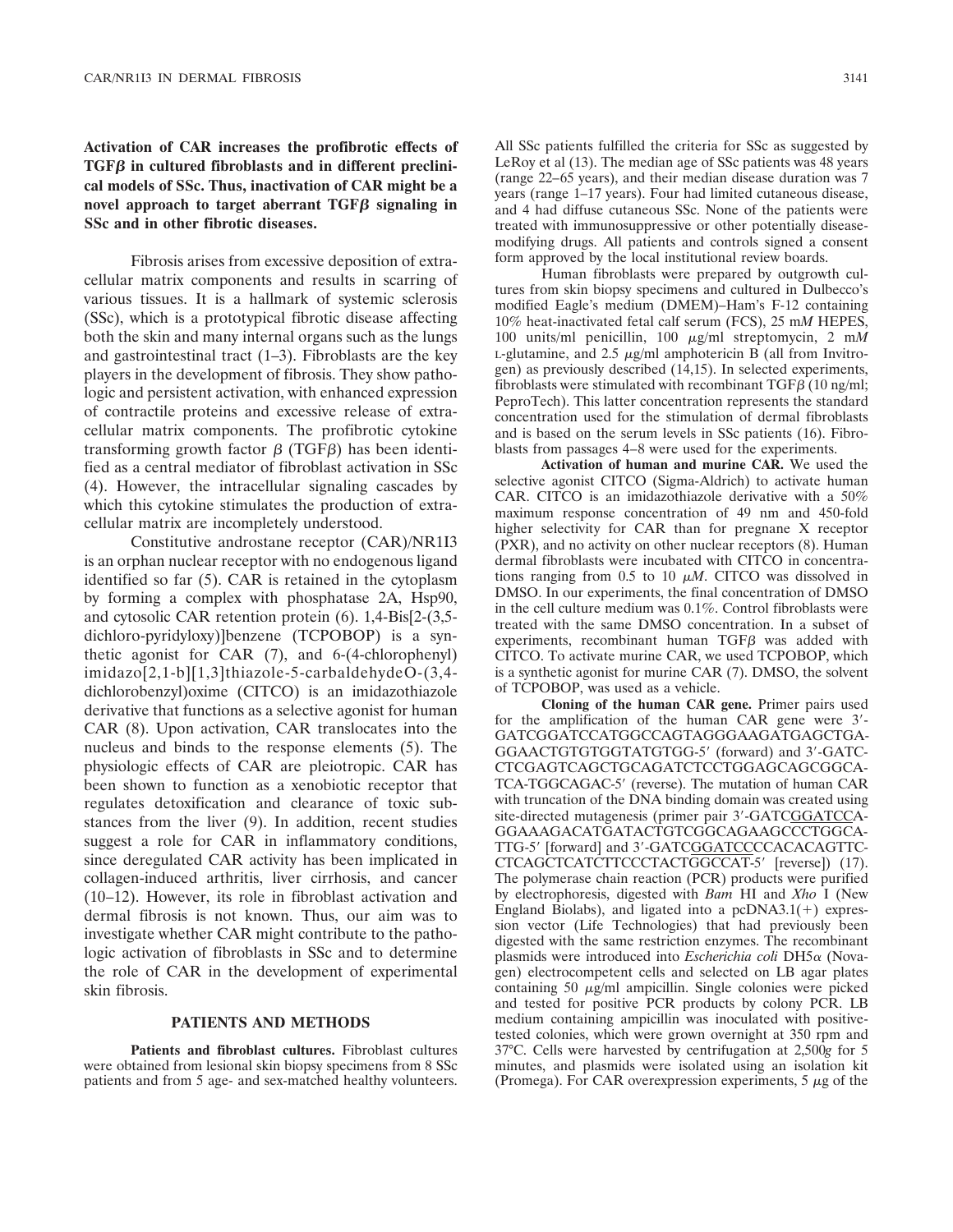plasmid constructs were transfected into dermal fibroblasts using a 4D Nucleofector (Lonza) (18,19).

**Reporter assay.** Dermal fibroblasts were transfected with the  $-353$  COL1A2-Luc construct or a common pSv- $\beta$ galactosidase control vector as a transfection control using Lipofectamine 2000 (Life Technologies). The  $-353$  COL1A2-Luc construct contains the fragment between  $-353$  and  $+58$ nucleotides of the COL1A2 gene and was kindly provided by M. Trojanowska (Boston University School of Medicine, Boston, MA) (20). Dermal fibroblasts were also transduced with 1,000 multiplicities of infection of Ad-CAGA-Luc construct or AdLacZ as a control for transduction efficiency (21). Transfected cells were then stimulated with  $TGF\beta$  in the presence or absence of CITCO. Luciferase activity was determined after 24 hours using a microplate luminometer (Berthold Technologies).

**Quantitative real-time PCR.** Total RNA was isolated from SSc skin tissue and dermal fibroblasts using a NucleoSpin RNA II extraction system (Machery-Nagel) according to the instructions of the manufacturer. Reverse transcription (RT) into complementary DNA (cDNA) was performed as previously described using random hexamers (22,23). Gene expression was quantified by TaqMan or by SYBR Green real-time PCR using an ABI Prism 7300 sequence detection system (Applied Biosystems). Specific primer pairs for each gene were designed with Primer 3 software. The following primer pairs were used for the analyses: for human  $\alpha$ 1(I) procollagen (COL1A1), 5'-TCAAGAGAAGGCTCACGATGG-3' (forward) and 5'-TCACGGTCACGAACCACATT-3' (reverse); for human  $\alpha$ 2(I) procollagen (COL1A2), 5'-GGTCAGCAC-CACCGATGTC-3' (forward) and 5'-CACGCCTGCCCTTC-CTT-3' (reverse); for human fibronectin, 5'-TTCTAAGATT-TG-GTTTGGGATCAAT-3' (forward) and 5'-TCTTGGT-TGGCTGCATATGC-3' (reverse); and for human CAR, 5'-AGCAAACACCTGTGCAACTG-3' (forward) and 5'-TGTCCGGATCAGCTCTTCTT-3' (reverse).

Samples without enzymes in the RT reaction (non-RT controls) were used as negative controls. Nonspecific signals caused by primer dimers were excluded with the use of no-template controls and by dissociation curve analysis.  $\beta$ -actin (Applied Biosystems) was used as a housekeeping control to normalize for the amounts of cDNA within each sample. Differences were calculated using the threshold cycle  $(C_t)$  and the comparative  $C_t$  method for relative quantification (24).

**Western blot analysis.** Western blot analysis was performed via standard techniques, as previously described (25– 27). Primary antibodies used were polyclonal rabbit antihuman antibodies against CAR (Abcam) and polyclonal goat anti-human antibodies against phospho-Smad2/3 (Santa Cruz Biotechnology). Secondary antibodies were horseradish peroxidase (HRP)–conjugated goat anti-rabbit or rabbit anti-goat antibodies (Dako).

**Collagen measurements.** The collagen content in cell culture supernatants and in lesional skin samples was analyzed with the hydroxyproline assay (28,29). Confluent fibroblasts were incubated for 24 hours with 1 ml DMEM/1% FCS containing ascorbic acid before collecting supernatants. Punch biopsy specimens (3 mm in diameter) were digested in 6*M* HCl for 3 hours at 120°C. The pH of supernatants and digested skin samples was adjusted to 7 with 6*M* HCl or NaOH. Afterward, samples were mixed with 0.06*M* chloramine T and incubated for 20 minutes at room temperature. Next, 3.15*M* perchloric acid and 20% *p*-dimethylaminobenzaldehyde were added, and samples were incubated for an additional 20 minutes at 60°C. Absorbance was determined at 557 nm with a SpectraMax 190 microplate spectrophotometer (Molecular Devices).

**Immunofluorescence staining for phospho-Smad2/3, CAR,**  $\alpha$ **-smooth muscle actin (** $\alpha$ **-SMA), and stress fibers.** The expression of phospho-Smad2/3, CAR, and  $\alpha$ -SMA was detected by staining with polyclonal goat anti-human antibodies against phospho-Smad2/3 (Santa Cruz Biotechnology), polyclonal rabbit anti-human antibodies against CAR (dilution 1:100; Abcam), and monoclonal mouse anti-human antibodies against anti- $\alpha$ -SMA antibody (clone 1A4; Sigma-Aldrich), respectively (27).

Donkey anti-goat Alexa Fluor 594–, goat anti-rabbit Alexa Fluor 488–, and donkey anti-mouse Alexa Fluor 594– conjugated antibodies were used as secondary antibodies. Counterstaining was performed with DAPI (Santa Cruz Biotechnology) for 10 minutes at room temperature. Slides were then viewed by microscopy using appropriate fluorescence filters. Actin stress fibers were visualized with rhodamineconjugated phalloidin (Molecular Probes), as previously described (27).

**Immunohistochemistry for**  $\alpha$ **-SMA and CAR.** For immunohistochemistry, skin sections were deparaffinized, followed by incubation with 5% bovine serum albumin in phosphate buffered saline for 1 hour to block nonspecific binding and incubation with  $3\%$  H<sub>2</sub>O<sub>2</sub> for 10 minutes to block endogenous peroxidase activity. Staining was visualized with aminoethylcarbazole, using a peroxidase substrate kit (Vector).

Myofibroblasts were identified by staining for  $\alpha$ -SMA as previously described (30). Cells positive for  $\alpha$ -SMA in mouse skin sections were detected by incubation with monoclonal mouse anti-human antibodies against anti $-\alpha$ -SMA. Polyclonal rabbit anti-mouse antibodies labeled with HRP were used as secondary antibodies for 1 hour at room temperature. Irrelevant isotype-matched antibodies served as controls. The number of myofibroblasts was determined at 200-fold magnification using a Nikon Eclipse 80i microscope. Myofibroblasts were defined as single,  $\alpha$ -SMA–positive spindle-shaped cells. Two experienced examiners (JA and JHWD) performed myofibroblast quantification in 6 randomly selected high-power fields for each section. Three sections were evaluated for each slide (31,32).

The expression of CAR was detected by staining with polyclonal rabbit anti-human antibodies against CAR (Abcam) at a respective dilution of 1:100 overnight at 4°C. Polyclonal goat anti-rabbit antibodies (Dako) labeled with HRP were used as secondary antibodies for 1 hour at room temperature. The intensity of CAR immunostaining was quantified with ImageJ software (National Institutes of Health), as described online at http://rsbweb.nih.gov/ij/docs/examples/stainedsections/index.html.

**Bleomycin-induced experimental fibrosis.** Skin fibrosis was induced in 6-week-old, pathogen-free, male C57BL/6 mice (Janvier) by injection of bleomycin as previously described (24,33). Subcutaneous injections of 100  $\mu$ l 0.9% NaCl, the solvent for bleomycin, were used as controls. To investigate the effects of CAR activation on fibrosis, one group with 6 mice was treated for 3 weeks with TCPOBOP at a concentration of  $5 \mu M$  once a day by intraperitoneal injections. Two control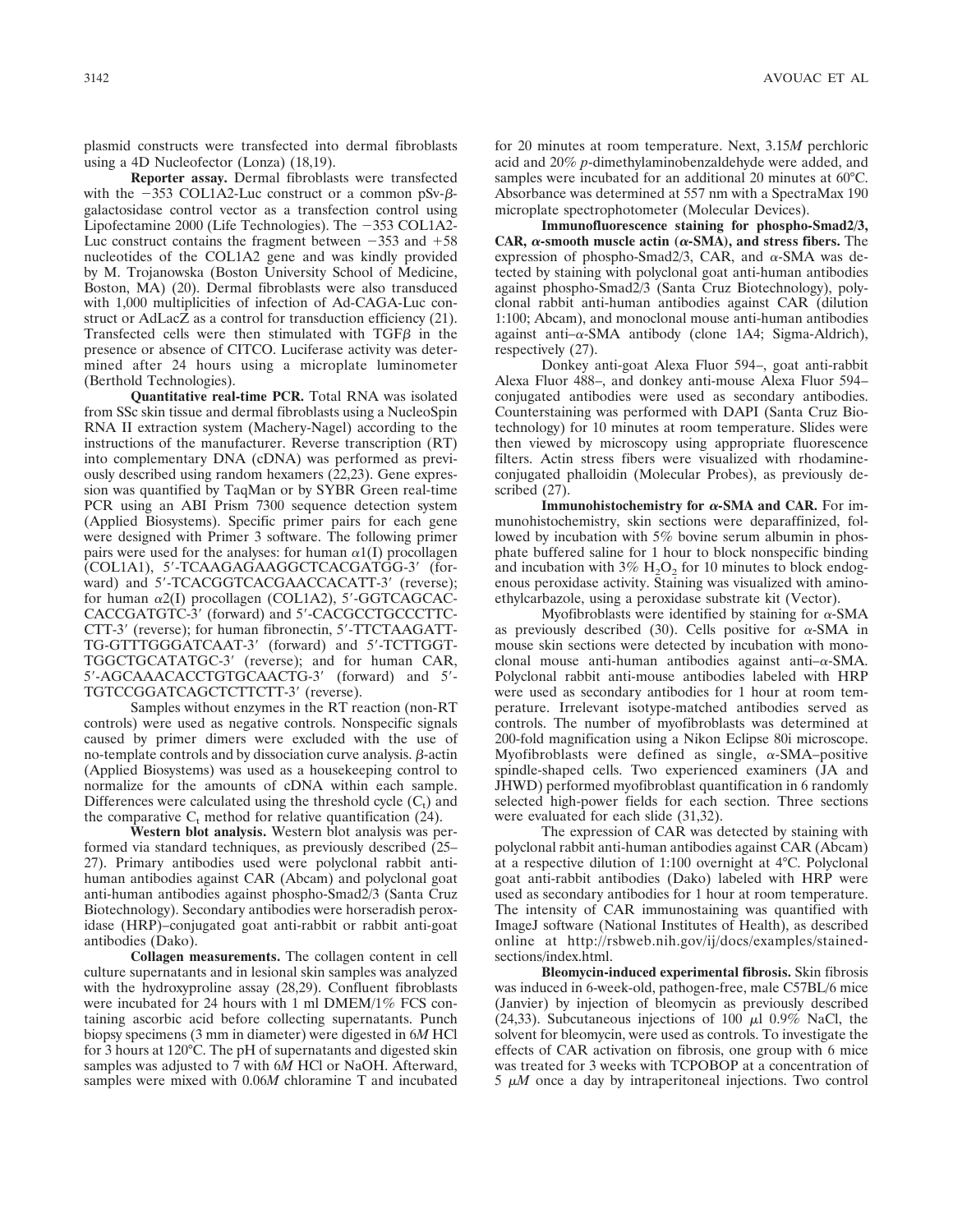groups with 6 mice each were used. One group was treated intraperitoneally with DMSO (the solvent of TCPOBOP) and injected with bleomycin, and one group was treated intraperitoneally with DMSO and injected with NaCl. After 21 days, animals were killed by cervical dislocation.

**Induction of dermal fibrosis in mice by local injections of attenuated adenoviruses overexpressing a constitutively active TGF** $\beta$  **receptor type I (TGF** $\beta$ **RI). The effects of consti**tutive activation of  $TGF\beta$  signaling using a constitutively active TGFRI mutation in mice have been described previously (34,35). In the model used in this study, a mutation of Thr204 in the GS domain yields constitutively active receptors that can signal transcriptional responses in the absence of  $TGF\beta$ (36,37). Dermal fibrosis was induced in pathogen-free, male C57BL/6 mice (Janvier) by intracutaneous injections of replication-deficient type V adenoviruses overexpressing a constitutively active TGF $\beta$ RI (T $\beta$ RI-CA) in defined areas of  $1 \text{ cm}^2$  on the upper back.

Adenoviral vectors  $(6.7 \times 10^7)$  infectious units) were injected at 4 weeks and 8 weeks of age. At 12 weeks of age, mice were killed by cervical dislocation. Six mice were infected with T $\beta$ RI-CA and treated with TCPOBOP at a concentration of  $5 \mu M$  once a day by subcutaneous injection. Six mice<br>infected with TBRI-CA and treated with DMSO and another 6 infected with TBRI-CA and treated with DMSO and another 6 mice infected with an adenovirus carrying a LacZ reporter gene (AdLacZ) and treated with DMSO were used as positive and negative controls, respectively. Constitutive activation of TGF $\beta$  signaling was confirmed in LacZ- and T $\beta$ RI-CA– infected mice by immunofluorescence staining for phospho-Smad2/3 (data not shown).

**Histologic analysis.** Lesional skin was fixed in 4% formalin and embedded in paraffin. Histologic sections were stained with hematoxylin and eosin for the determination of dermal thickness. Dermal thickness at the injection sites was analyzed with a Nikon Eclipse 80i microscope as previously described (27,38). Mice were evaluated by 2 examiners (JA and JHWD) who were blinded with regard to treatment.

**Statistical analysis.** Data are expressed as the mean SEM. The Wilcoxon rank test for related samples and the Mann-Whitney U test were used for statistical analyses. *P* values less than 0.05 were considered significant.

#### **RESULTS**

**Increased expression of CAR in the skin and dermal fibroblasts of SSc patients.** First we analyzed the expression of CAR in 8 patients with SSc and in 5 controls. An overexpression of CAR protein was observed in SSc patients compared to controls (Figures 1A and B). Positive staining for CAR was detected in perivascular cells, endothelial cells, and fibroblasts (Figures 1C and D). In addition, staining for CAR was more intense in SSc patients than in controls  $(P = 0.003)$ (Figure 1E). We did not find any difference in CAR expression related to age, disease duration, or cutaneous subset of SSc. Next, we investigated CAR expression in explanted early-passage SSc and healthy control skin



**Figure 1.** Overexpression of the nuclear receptor constitutive androstane receptor (CAR) in the skin of patients with systemic sclerosis (SSc). **A** and **B,** Overexpression of CAR protein in an ex vivo skin biopsy specimen from an SSc patient (**B**) compared to a control (**A**), detected by immunohistochemistry. **C** and **D,** Positive staining for CAR in perivascular cells (**C**) and fibroblasts (**D**) in skin biopsy specimens from SSc patients. In **A–D, arrows** indicate CAR-positive cells. **E,** Increased intensity of immunostaining for CAR in SSc patients compared to controls, as assessed with ImageJ software. Symbols represent individual patients; horizontal lines show the mean.  $* = P < 0.05$  versus controls.

fibroblasts. Consistent with the up-regulation of CAR in the skin of SSc patients, the levels of messenger RNA (mRNA) for CAR were increased by a mean  $\pm$  SEM of  $189 \pm 11\%$  ( $P = 0.02$ ) (Figure 2A). Similar results were observed at the protein level (Figure 2B) (additional results are available from the author upon request).

**Induction of CAR expression by TGF.** We next investigated whether the overexpression of CAR in SSc fibroblasts might be mediated by  $TGF\beta$ . Stimulation of healthy fibroblasts with TGF $\beta$  increased CAR mRNA and protein levels. The maximal induction of CAR by TGF $\beta$  was observed after 24 hours (Figures 2C and D). To determine whether the induction of CAR by TGF depends on canonical Smad signaling, dermal fibroblasts were treated with SD208  $(1 \mu M)$ , a potent<br>TGERRI kinase inhibitor or with SIS3  $(3 \mu M)$  a novel TGF<sub>β</sub>RI kinase inhibitor, or with SIS3 (3  $\mu$ *M*), a novel<br>Smad3-specific inhibitor, prior to stimulation with Smad3-specific inhibitor, prior to stimulation with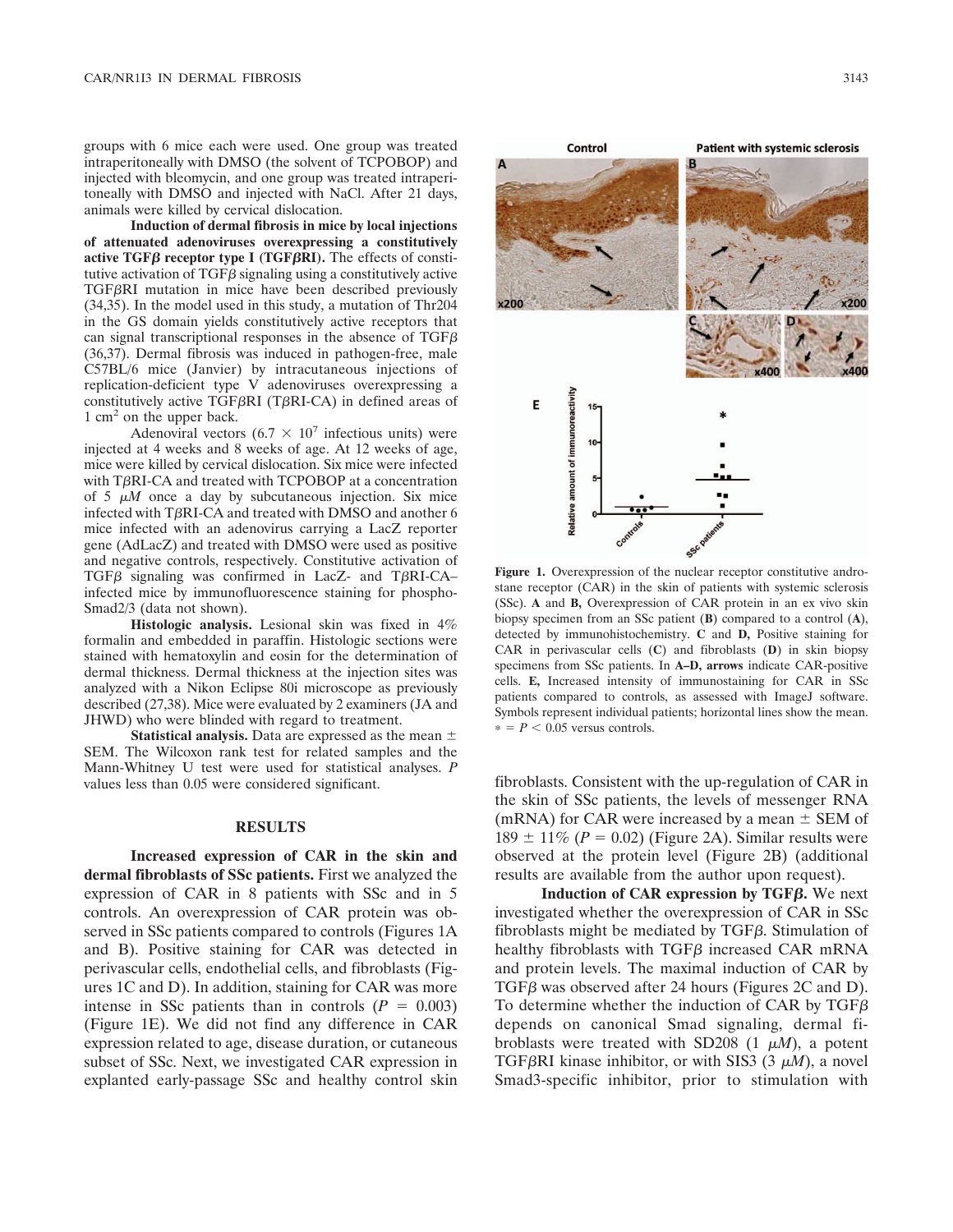

**Figure 2.** Induction of the expression of constitutive androstane receptor (CAR) by transforming growth factor  $\beta$  (TGF $\beta$ ) in a Smaddependent manner. **A,** Constitutive up-regulation of CAR mRNA in systemic sclerosis (SSc) fibroblasts compared to control fibroblasts. **B,** Western blot analysis showing overexpression of CAR protein in SSc fibroblasts. **C,** Up-regulation of CAR mRNA in healthy fibroblasts stimulated with  $TGF\beta$ . **D**, Western blot analysis showing up-regulation of CAR protein levels in healthy fibroblasts stimulated with TGF $\beta$ . In **A–D,** bars show the mean  $\pm$  SEM (n = 5 samples per group).  $* = P < 0.05$  versus controls or unstimulated cells. **E**, Decreased  $TGF\beta$ -induced phosphorylation of Smad3 and significant reduction in CAR protein expression in dermal fibroblasts treated with SD208, a potent TGF $\beta$  receptor type I kinase inhibitor, or with SIS3, a novel Smad3-specific inhibitor.

TGF $\beta$ . Treatment of fibroblasts with SD208 or SIS3 led to decreased  $TGF\beta$ -induced phosphorylation of Smad3 and to a significant reduction in CAR protein expression (Figure 2E). These data suggest that  $TGF\beta$ -induced CAR expression is mediated by canonical Smad signaling.

**Sensitization of fibroblasts to the profibrotic** effects of  $TGF\beta$  by CAR activation. We next determined whether specific CAR activation by CITCO in healthy

dermal fibroblasts could modulate collagen production. Treatment with 5  $\mu$ *M* of CITCO resulted in a significant<br>increase in the transcription of CAR in healthy and SSc increase in the transcription of CAR in healthy and SSc dermal fibroblasts within 24 hours (results are available from the author upon request). Stimulation of healthy and SSc dermal fibroblasts with CITCO for 24 hours also led to an up-regulation of CAR protein, both in the cytoplasm and the nucleus (results are available from the author upon request). These data demonstrate the potent ability of CITCO to induce CAR mRNA and protein in healthy and SSc dermal fibroblasts.

Treatment of fibroblasts with  $5 \mu M$  of CITCO led<br>the increased levels of mRNA for COL142 and to slightly increased levels of mRNA for COL1A2 and increased release of collagen protein into cell culture supernatants (Figures 3A–C). However, although the profibrotic effects of CITCO alone were mild, CITCO sensitized fibroblasts to the profibrotic effects of TGF $\beta$ . The levels of mRNA for COL1A1 and COL1A2 were higher in fibroblasts costimulated with CITCO and  $TGF\beta$  than in fibroblasts stimulated with  $TGF\beta$  only (Figures 3A and B). This result was confirmed at the protein level, with a significantly increased release of collagen in culture supernatants of fibroblasts treated with CITCO and TGF $\beta$  compared to culture supernatants of fibroblasts stimulated with  $TGF\beta$  only (Figure 3C). Similar results were observed in SSc fibroblasts (data not shown). To further demonstrate that CAR potentiates the stimulatory effects of TGF $\beta$  on the transcription of type I collagen, we performed transfection assays with a luciferase reporter construct under control of the  $-353$ -bp to  $+58$ -bp COL1A2 promoter and stimulated transfected fibroblasts with  $TGF\beta$  in the presence or absence of CITCO. Consistent with previous results, coincubation with CITCO further increased the stimulatory effects of TGF $\beta$  on COL1A2 promoter activity (Figure 3D).

Although CITCO is considered to be specific for CAR, we aimed to exclude the possibility that the observed sensitization toward  $TGF\beta$  is mediated by off-target effects. We therefore overexpressed CAR in dermal fibroblasts. Overexpression of CAR enhanced the susceptibility of fibroblasts to the profibrotic effects of TGF $\beta$ , with more pronounced increases in COL1A1 and COL1A2 mRNA, collagen protein,  $\alpha$ -SMA expression, and stress fiber formation in fibroblasts overexpressing CAR that were stimulated with  $TGF\beta$  than in fibroblasts transfected with control plasmids (Figures 4A–C) (additional results are available from the author upon request). In addition, we performed site-directed mutagenesis to delete the DNA binding domain of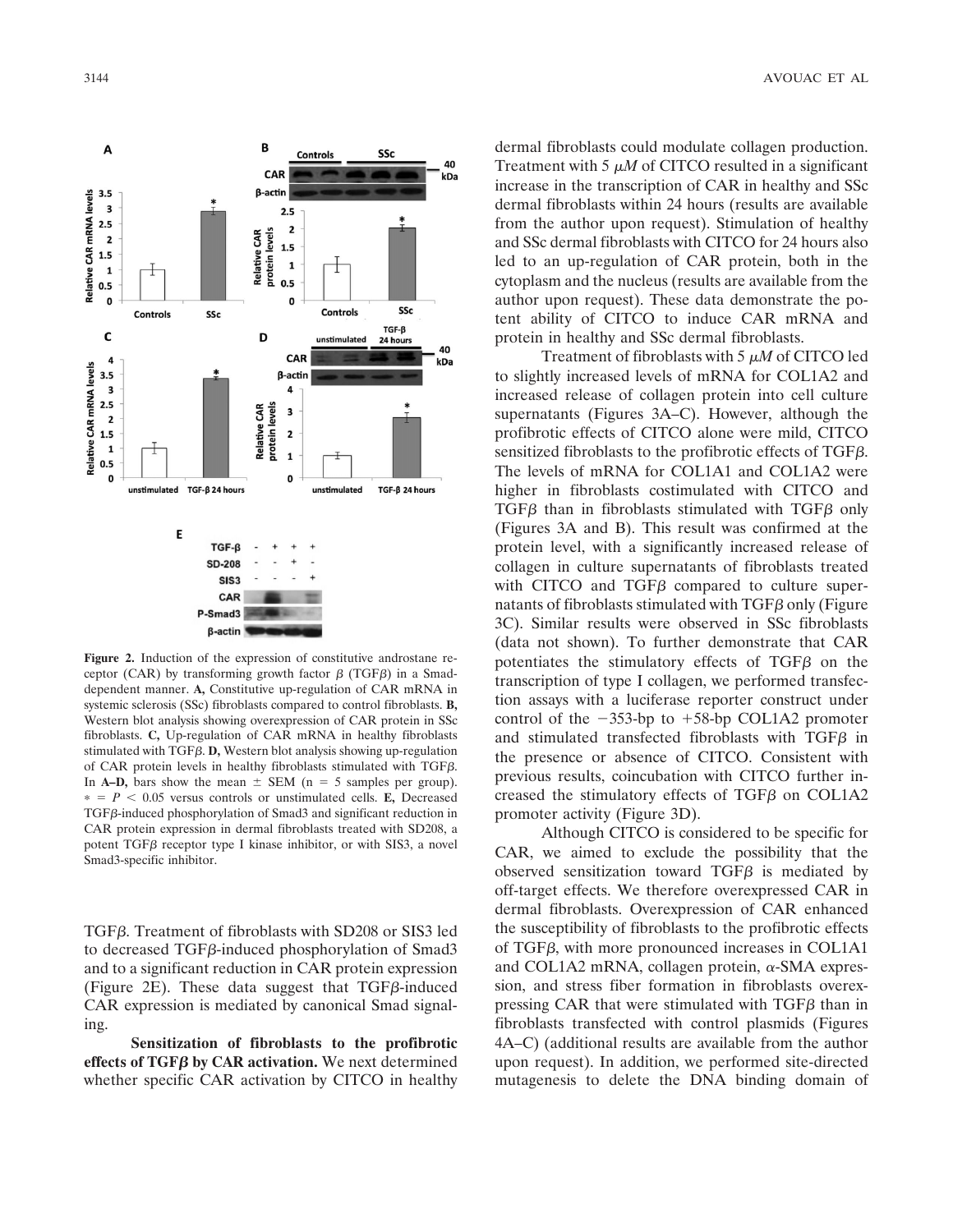

receptor (CAR). **A–C,** Up-regulation of COL1A1 mRNA (**A**), COL1A2 mRNA (**B**), and collagen protein (**C**) in fibroblasts coincubated with CITCO and TGF $\beta$  compared to fibroblasts stimulated with TGF $\beta$  alone. **D**, Increase in the stimulatory effects of TGF $\beta$  on COL1A2 reporter assay transcriptional activity after activation of CAR by CITCO. Bars show the mean  $\pm$  SEM (n = 5 samples per group).  $\ast = P < 0.05$ ; § =  $P < 0.05$ .

CAR. We observed that fibroblasts overexpressing this mutated CAR had reduced collagen synthesis (Figures 4A–C) and myofibroblast differentiation (results available from the author upon request) upon TGF $\beta$  stimulation compared to fibroblasts overexpressing CAR and fibroblasts transfected with control vectors.

**Enhanced Smad signaling upon stimulation with CITCO.** Since we showed that CAR activation increased the susceptibility of dermal fibroblasts to  $TGF\beta$  stimulation, we next focused on the effect of CAR activation on canonical Smad signaling. To evaluate the effects of CITCO on Smad signaling, we transduced fibroblasts with Ad-CAGA-Luc constructs, in which luciferase expression is controlled by Smad-binding elements (SBE). As expected, stimulation of fibroblasts with TGF $\beta$ markedly increased SBE reporter activity (Figure 4D). CITCO alone modestly increased SBE reporter activity. Stimulation with  $TGF\beta$  in the presence of CITCO resulted in significantly enhanced activation of SBE reporter activity compared with  $TGF\beta$  alone (Figure



**Figure 4.** Enhanced transforming growth factor β (TGFβ) signaling in fibroblasts overexpressing constitutive androstane receptor (CAR). A–C, Enhanced susceptibility of fibroblasts to the profibrotic effects of TGF $\beta$  upon overexpression of CAR. Fibroblasts overexpressing CAR and stimulated with TGF<sub>β</sub> had pronounced increases in COL1A1 mRNA (A), COL1A2 mRNA (B), and collagen protein (C) compared to fibroblasts transfected with control vectors and stimulated with TGFB. Fibroblasts overexpressing mutated CAR (truncation of DNA binding domain [DBD]) displayed less susceptibility to TGFB compared to fibroblasts overexpressing CAR or transfected with control vectors. **D**, Increase in the stimulatory effects of TGF $\beta$  in Smad reporter assays after treatment with CITCO. Bars show the mean  $\pm$  SEM (n = 5 samples per group).  $\ast$  = P < 0.05;  $\S = P < 0.05$ .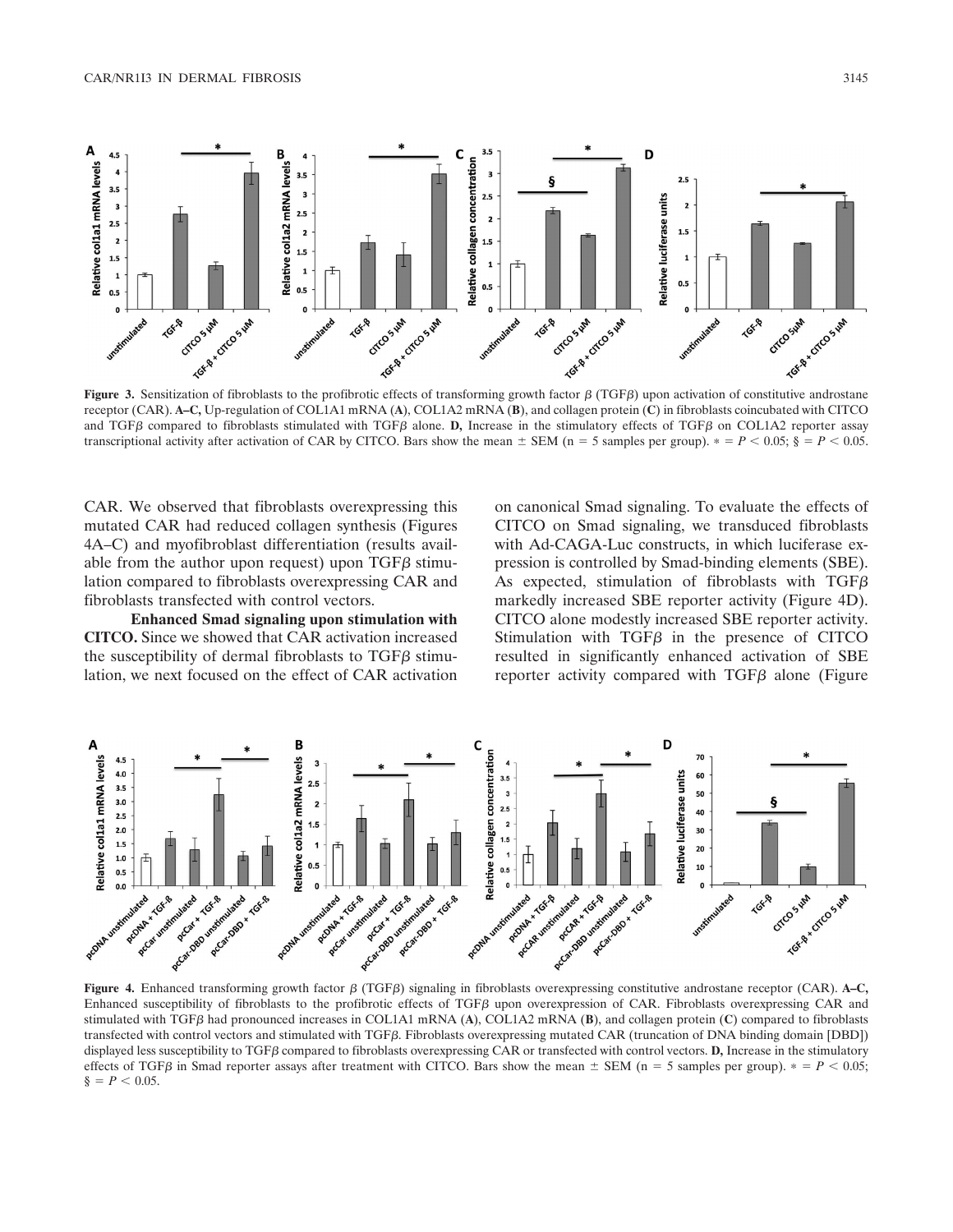

**Figure 5.** Exacerbation of bleomycin-induced skin fibrosis upon activation of constitutive androstane receptor (CAR) by TCPOBOP. **A,** Representative mouse skin sections stained with hematoxylin and eosin. Original magnification  $\times$  100. **B–D,** Increased dermal thickness (**B**), hydroxyproline content (**C**), and myofibroblast count (**D**) in mice treated with TCPOBOP and challenged with bleomycin compared to mice that received bleomycin and sham treatment. In mice challenged with NaCl, TCPOBOP treatment resulted in a modest increase in dermal thickness and collagen content compared to mice treated intraperitoneally with DMSO. Bars show the mean  $\pm$  SEM (n = 6 mice per group).  $\ast$  = P < 0.05. Color figure can be viewed in the online issue, which is available at http://onlinelibrary.wiley.com/doi/10.1002/art.38819/abstract.

4D). These results indicate that CAR activation enhances canonical Smad signaling in response to  $TGF\beta$  in fibroblasts.

**Enhanced bleomycin-induced dermal fibrosis in mice upon activation of CAR by TCPOBOP.** To determine the profibrotic potential of CAR activation, we first evaluated the effects of the CAR agonist TCPOBOP in the bleomycin-induced dermal fibrosis model. In mice challenged with NaCl, TCPOBOP increased CAR protein expression (results are available from the author upon request) and resulted in a modest increase in dermal thickness and collagen content compared to mice treated intraperitoneally with DMSO (Figures 5A–C). In mice challenged with bleomycin, TCPOBOP markedly increased CAR protein expression (results are available from the author upon request), and this resulted in a significant increase in dermal thickening, by a mean  $\pm$  SEM of 74  $\pm$  6% (*P* = 0.0003) (Figures 5A and B). Analyses of the hydroxyproline

content and of myofibroblast counts confirmed increased accumulation of collagen and increased activation of fibroblasts upon CAR activation (Figures 5C and D) (additional results are available from the author upon request).

**Enhanced TRI-CA–induced fibrosis in mice upon activation of CAR by TCPOBOP.** Since we demonstrated that CAR activation sensitized the profibrotic effects of  $TGF\beta$  in vitro, we next aimed to confirm the profibrotic effects of CAR activation by TCPOBOP in a murine model of  $TGF\beta$ -driven fibrosis, which also serves as a model of later, less inflammatory stages of SSc with endogenous activation of fibroblasts (39). AdLacZ-infected mice that received TCPOBOP showed a modest increase in dermal thickness, collagen content, and myofibroblast count compared to AdLacZinfected mice that received DMSO (Figures 6A–D) (additional results are available from the author upon request). Treatment with TCPOBOP significantly en-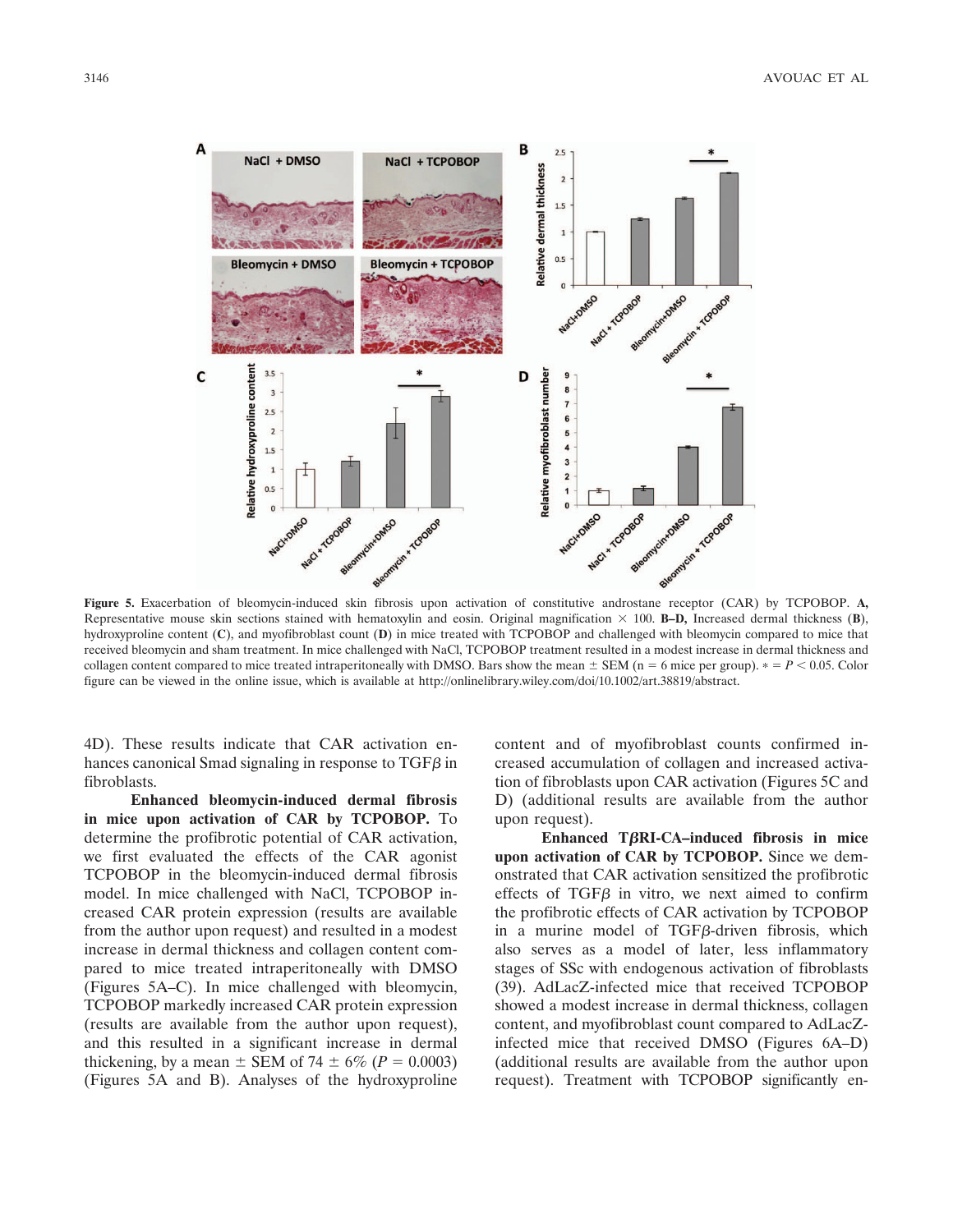

androstane receptor (CAR) activated by TCPOBOP. **A,** Representative images of mouse skin sections stained with hematoxylin and eosin. Original magnification  $\times$  100. **B–D,** Increased dermal thickness (**B**), hydroxyproline content (**C**), and myofibroblast count (**D**) in TCPOBOP-treated TRI-CA–infected mice compared to sham-treated TRI-CA–infected mice. In AdLacZ-infected mice, TCPOBOP treatment resulted in a modest increase in dermal thickness, collagen content, and myofibroblast count compared to mice treated with DMSO. Bars show the mean  $\pm$  SEM (n = 6 mice per group).  $* = P < 0.05$ . Color figure can be viewed in the online issue, which is available at http://onlinelibrary.wiley.com/doi/ 10.1002/art.38819/abstract.

hanced T $\beta$ RI-CA–driven fibrosis, with a 35  $\pm$  5% increase in dermal thickening compared to sham-treated T $\beta$ RI-CA–infected mice ( $P = 0.002$ ) (Figures 6A and B). The hydroxyproline content and myofibroblast count were also higher in T $\beta$ RI-CA–infected mice treated with TCPOBOP than in sham-treated T $\beta$ RI-CA-infected mice (Figures 6C and D) (additional results are available from the author upon request).

**Enhanced TGF signaling in experimental fibrosis upon activation of CAR signaling.** We demonstrated that activation of CAR enhances  $TGF\beta/S$  mad signaling in cultured fibroblasts to stimulate the release of collagen. To show that CAR signaling also up-regulates canonical Smad signaling in experimental fibrosis, we analyzed the nuclear levels of phospho-Smad2/3 signaling in our experimental mouse models. Levels of phospho-Smad2/3 were increased upon challenge with bleomycin or T $\beta$ RI-CA. Treatment with the CAR agonist TCPOBOP further stimulated canonical Smad signaling, with increased nuclear levels of phospho-Smad2/3 compared to sham-treated controls (results are available from the author upon request).

### **DISCUSSION**

We demonstrate for the first time that the nuclear receptor CAR/NR1I3 is overexpressed in fibrotic skin of patients with SSc. Our results also suggest a constitutive overexpression of CAR in SSc fibroblasts that might depend on stimulation by  $TGF\beta$ , since the stimulation of healthy fibroblasts with  $TGF\beta$  led to an increased expression of CAR at the mRNA and protein levels. These data suggest that  $TGF\beta$  might be an important stimulus for the activation of CAR in SSc fibroblasts.

We assessed for the first time the effects of the selective CAR activator CITCO on fibroblasts. CAR activation displayed potent profibrotic effects in vitro. In particular, we demonstrated that CITCO sensitizes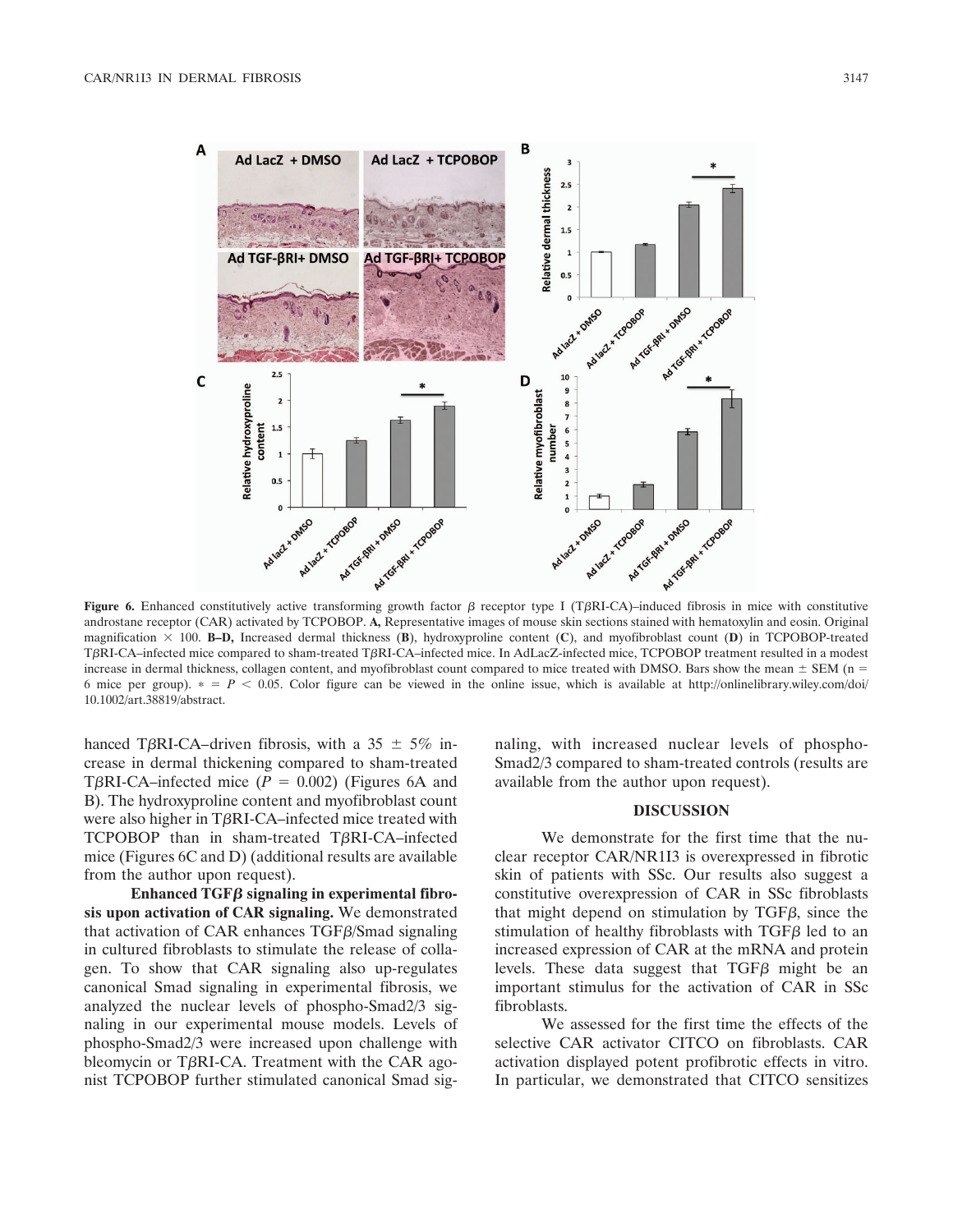fibroblasts to the profibrotic effect of  $TGF\beta$  on collagen synthesis. CITCO markedly increased the induction of extracellular matrix proteins by  $TGF\beta$  at the mRNA and protein levels and increased transcription activity. These findings were confirmed by increased collagen synthesis and myofibroblast differentiation after overexpression of CAR in healthy fibroblasts followed by stimulation with TGF $\beta$ , and decreased susceptibility to TGF $\beta$  after overexpression of mutated CAR (truncation of the DNA binding domain). Moreover, we demonstrated that CITCO-mediated CAR activation in fibroblasts directly affects the canonical Smad pathway of  $TGF\beta$  signaling. Altogether, these results suggest that CAR is involved in a positive feedback loop which amplifies  $TGF\beta$  signaling, since CAR is activated by  $TGF\beta$  in SSc and further enhances the stimulatory effects of TGF $\beta$  in fibroblasts.

Nuclear receptors are progressively emerging as crucial players in fibrotic diseases. Our results now add CAR to the list of nuclear receptors with regulatory effects on fibroblast activation. Previously, studies have highlighted the regulatory effects of peroxisome proliferator–activated receptor  $\gamma$  (PPAR $\gamma$ ) and PXR on fibroblasts. However, all of those nuclear receptors display different functions and effects. PXR and CAR are the most important members of the NR1I nuclear receptor family (40). They both act as a sensor of toxic byproducts of endogenous metabolism and of exogenous chemicals and enhance their elimination. Effects of PXR on fibrosis differ from those of CAR, since PXR interferes with interleukin-13 release from Th2 cells, which leads to decreased  $TGF\beta$  signaling, fibroblast activation, and collagen release. PPAR $\gamma$  also regulates fibrotic responses by modulating TGF $\beta$  signaling in fibroblasts. The levels of PPAR $\gamma$  are markedly diminished in skin biopsy specimens from patients with SSc and in fibroblasts explanted from the lesional skin in a TGF $\beta$ -dependent manner. Activation of PPAR $\gamma$  by synthetic ligands reduces fibroblast activation and prevents bleomycin-induced skin fibrosis (41–43). Further studies are required to determine whether the different nuclear receptors modulate each other, e.g., by cobinding to the same promoters or by competition for cofactors.

In this study, we provide evidence of the profibrotic effects of CAR for the development of skin fibrosis in two mouse models of SSc. We first used the mouse model of bleomycin-induced dermal fibrosis. This model is characterized by dense inflammatory infiltrates in lesional skin. Inflammatory cells are thought to contribute to the initial activation of resident fibroblasts by the release of profibrotic mediators. Thus, the mouse model of bleomycin-induced dermal fibrosis mimics early stages of SSc, but is less representative of later stages of SSc, when inflammatory infiltrates are scarce and fibroblasts are endogenously activated (2). We next aimed to confirm our findings in another model in which fibrosis is induced by selective activation of  $TGF\beta$  signaling. This mouse model was also of interest because persistent overproduction of extracellular matrix proteins occurs in the absence of inflammatory infiltrates, which better represents later stages of SSc (39). We also demonstrated potent profibrotic effects of CAR activation in this model. Since we showed that the exacerbation of bleomycin-induced fibrosis and  $AdT\beta RI-CA$ –induced fibrosis upon CAR activation are mediated by increased  $TGF\beta$  signaling, our data indicate that CAR activation increases the profibrotic effects of TGF $\beta$  in vivo in both inflammation-dependent and -independent fibrosis.

Interestingly, CAR may modulate fibroblast activation not only in the skin, but also in other organs. CAR has been implicated in liver fibrosis, although its precise role is not completely elucidated. CAR has been found responsible for exacerbating hepatic injury and fibrosis in a dietary model of nonalcoholic steatohepatitis via up-regulation of lipid peroxidation (11). On the other hand, liver expression of CAR has been reported to be decreased in patients with stage 3 fibrosis related to chronic hepatitis C, and TCPOBOP has been shown to attenuate Fas-induced murine liver damage and fibrosis by altering Bcl-2 proteins (44,45).

In summary, we present the first evidence that  $CAR$  is activated in a  $TGF\beta$ -dependent manner in SSc and further enhances the stimulatory effects of  $TGF\beta$ on fibroblasts, thereby creating a positive feedback loop. Activation of CAR also enhances  $TGF\beta$  signaling in vivo, and treatment with CAR agonists exacerbates fibrosis in mouse models of SSc. Thus, CAR might contribute to enhance  $TGF\beta$  signaling and persistent activation of fibroblasts in SSc.

## **AUTHOR CONTRIBUTIONS**

All authors were involved in drafting the article or revising it critically for important intellectual content, and all authors approved the final version to be published. Dr. Avouac had full access to all of the data in the study and takes responsibility for the integrity of the data and the accuracy of the data analysis.

**Study conception and design.** Avouac, Palumbo-Zerr, Schneider, Schett, Allanore, J. H. W. Distler.

**Acquisition of data.** Avouac, Palumbo-Zerr, Ruzehaji, Tomcik, Dees, A. Distler, J. H. W. Distler.

**Analysis and interpretation of data.** Avouac, Palumbo-Zerr, Ruzehaji, Zerr, A. Distler, Beyer, O. Distler, J. H. W. Distler.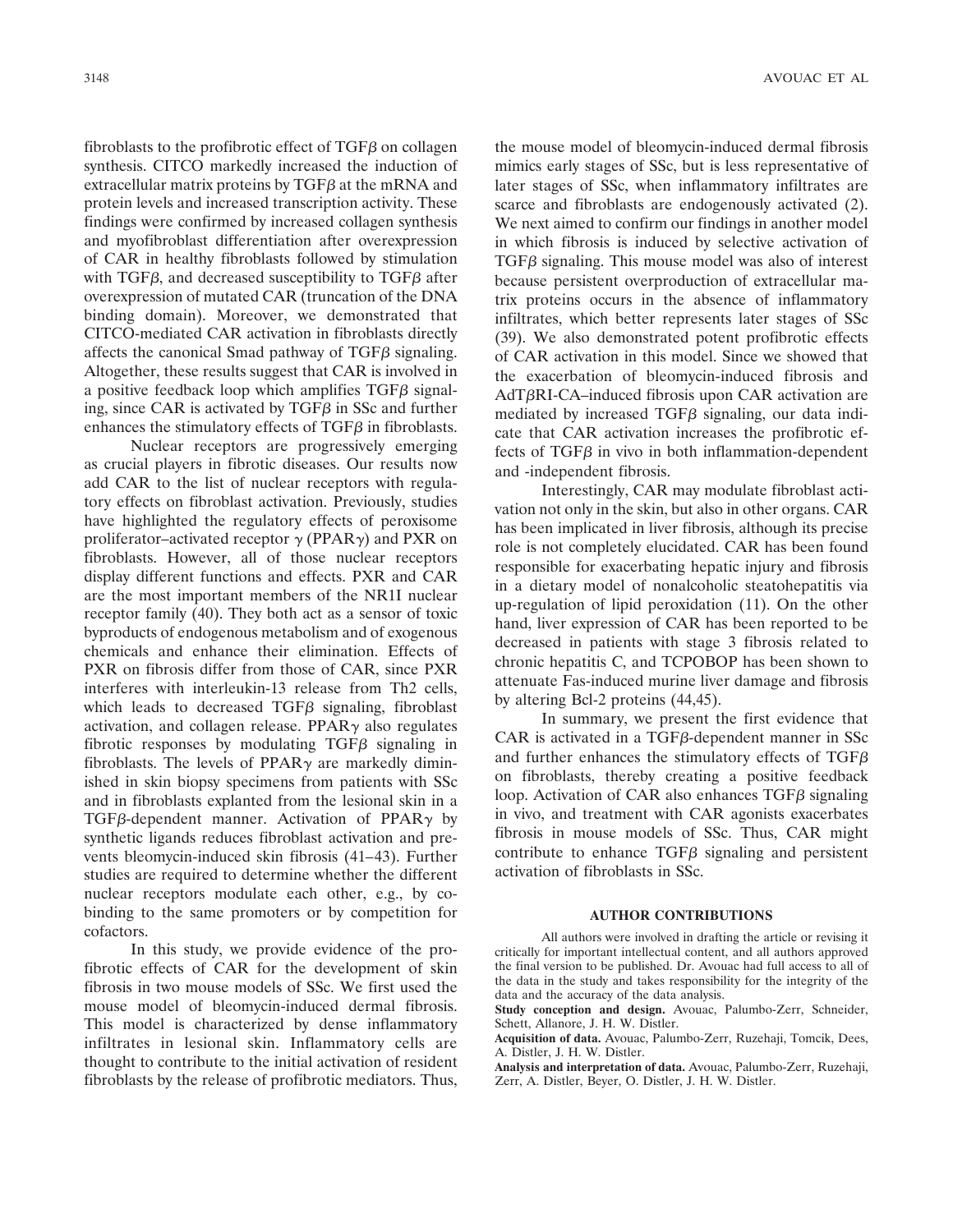## **REFERENCES**

- 1. Gabrielli A, Avvedimento EV, Krieg T. Scleroderma. N Engl J Med 2009;360:1989–2003.
- 2. Varga J, Abraham D. Systemic sclerosis: a prototypic multisystem fibrotic disorder. J Clin Invest 2007;117:557–67.
- 3. Wynn TA, Ramalingam TR. Mechanisms of fibrosis: therapeutic translation for fibrotic disease. Nat Med 2012;18:1028–40.
- 4. Varga J, Pasche B. Transforming growth factor  $\beta$  as a therapeutic target in systemic sclerosis. Nat Rev Rheumatol 2009;5:200–6.
- 5. Baes M, Gulick T, Choi HS, Martinoli MG, Simha D, Moore DD. A new orphan member of the nuclear hormone receptor superfamily that interacts with a subset of retinoic acid response elements. Mol Cell Biol 1994;14:1544–52.
- 6. Kobayashi K, Sueyoshi T, Inoue K, Moore R, Negishi M. Cytoplasmic accumulation of the nuclear receptor CAR by a tetratricopeptide repeat protein in HepG2 cells. Mol Pharmacol 2003;64: 1069–75.
- 7. Tzameli I, Pissios P, Schuetz EG, Moore DD. The xenobiotic compound 1,4-bis[2-(3,5-dichloropyridyloxy)]benzene is an agonist ligand for the nuclear receptor CAR. Mol Cell Biol 2000;20: 2951–8.
- 8. Maglich JM, Parks DJ, Moore LB, Collins JL, Goodwin B, Billin AN, et al. Identification of a novel human constitutive androstane receptor (CAR) agonist and its use in the identification of CAR target genes. J Biol Chem 2003;278:17277–83.
- 9. Qatanani M, Moore DD. CAR, the continuously advancing receptor, in drug metabolism and disease. Curr Drug Metab 2005;6: 329–39.
- 10. Kawase A, Yoshida I, Tsunokuni Y, Iwaki M. Decreased PXR and CAR inhibit transporter and CYP mRNA levels in the liver and intestine of mice with collagen-induced arthritis. Xenobiotica 2007;37:366–74.
- 11. Yamazaki Y, Kakizaki S, Horiguchi N, Sohara N, Sato K, Takagi H, et al. The role of the nuclear receptor constitutive androstane receptor in the pathogenesis of non-alcoholic steatohepatitis. Gut 2007;56:565–74.
- 12. Chakraborty S, Kanakasabai S, Bright JJ. Constitutive androstane receptor agonist CITCO inhibits growth and expansion of brain tumour stem cells. Br J Cancer 2011;104:448–59.
- 13. LeRoy EC, Black C, Fleischmajer R, Jablonska S, Krieg T, Medsger TA Jr, et al. Scleroderma (systemic sclerosis): classification, subsets and pathogenesis. J Rheumatol 1988;15:202–5.
- 14. Distler JH, Jungel A, Huber LC, Schulze-Horsel U, Zwerina J, Gay RE, et al. Imatinib mesylate reduces production of extracellular matrix and prevents development of experimental dermal fibrosis. Arthritis Rheum 2007;56:311–22.
- 15. Distler JH, Jungel A, Pileckyte M, Zwerina J, Michel BA, Gay RE, et al. Hypoxia-induced increase in the production of extracellular matrix proteins in systemic sclerosis. Arthritis Rheum 2007;56: 4203–15.
- 16. Akhmetshina A, Palumbo K, Dees C, Bergmann C, Venalis P, Zerr P, et al. Activation of canonical Wnt signalling is required for TGF- $\beta$ -mediated fibrosis. Nat Commun 2012;3:735.
- 17. Choi HS, Chung M, Tzameli I, Simha D, Lee YK, Seol W, et al. Differential transactivation by two isoforms of the orphan nuclear hormone receptor CAR. J Biol Chem 1997;272:23565–71.
- 18. Dees C, Tomcik M, Palumbo-Zerr K, Distler A, Beyer C, Lang V, et al. JAK-2 as a novel mediator of the profibrotic effects of transforming growth factor  $\beta$  in systemic sclerosis. Arthritis Rheum 2012;64:3006–15.
- 19. Palumbo K, Zerr P, Tomcik M, Vollath S, Dees C, Akhmetshina A, et al. The transcription factor JunD mediates transforming growth factor  $\beta$ -induced fibroblast activation and fibrosis in systemic sclerosis. Ann Rheum Dis 2011;70:1320–6.
- 20. Chen R, Huang C, Morinelli TA, Trojanowska M, Paul RV. Blockade of the effects of  $TGF- $\beta$ 1 on mesangial cells by over$ expression of Smad7. J Am Soc Nephrol 2002;13:887–93.
- 21. Tomcik M, Zerr P, Pitkowski J, Palumbo-Zerr K, Avouac J, Distler O, et al. Heat shock protein 90 (Hsp90) inhibition targets canonical TGF- $\beta$  signalling to prevent fibrosis. Ann Rheum Dis 2014;73:1215–22.
- 22. Distler JH, Jungel A, Kowal-Bielecka O, Michel BA, Gay RE, Sprott H, et al. Expression of interleukin-21 receptor in epidermis from patients with systemic sclerosis. Arthritis Rheum 2005;52: 856–64.
- 23. Distler JH, Jungel A, Caretto D, Schulze-Horsel U, Kowal-Bielecka O, Gay RE, et al. Monocyte chemoattractant protein 1 released from glycosaminoglycans mediates its profibrotic effects in systemic sclerosis via the release of interleukin-4 from T cells. Arthritis Rheum 2006;54:214–25.
- 24. Dees C, Tomcik M, Zerr P, Akhmetshina A, Horn A, Palumbo K, et al. Notch signalling regulates fibroblast activation and collagen release in systemic sclerosis. Ann Rheum Dis 2011;70:1304–10.
- 25. Reich N, Tomcik M, Zerr P, Lang V, Dees C, Avouac J, et al. Jun N-terminal kinase as a potential molecular target for prevention and treatment of dermal fibrosis. Ann Rheum Dis 2012;71:737–45.
- 26. Schaffner F. Primary biliary cirrhosis as a collagen disease. Postgrad Med 1979;65:97–102.
- 27. Avouac J, Palumbo K, Tomcik M, Zerr P, Dees C, Horn A, et al. Inhibition of activator protein 1 signaling abrogates transforming growth factor  $\beta$ -mediated activation of fibroblasts and prevents experimental fibrosis. Arthritis Rheum 2012;64:1642–52.
- 28. Avouac J, Elhai M, Tomcik M, Ruiz B, Friese M, Piedavent M, et al. Critical role of the adhesion receptor DNAX accessory molecule-1 (DNAM-1) in the development of inflammationdriven dermal fibrosis in a mouse model of systemic sclerosis. Ann Rheum Dis 2013;72:1089–98.
- 29. Beyer C, Reich N, Schindler SC, Akhmetshina A, Dees C, Tomcik M, et al. Stimulation of soluble guanylate cyclase reduces experimental dermal fibrosis. Ann Rheum Dis 2012;71:1019–26.
- 30. Rawson AJ, Abelson NM, Hollander JL. Studies on the pathogenesis of rheumatoid joint inflammation. II. Intracytoplasmic particulate complexes in rheumatoid synovial fluids. Ann Intern Med 1965;62:281–4.
- 31. Dees C, Schlottmann I, Funke R, Distler A, Palumbo-Zerr K, Zerr P, et al. The Wnt antagonists DKK1 and SFRP1 are downregulated by promoter hypermethylation in systemic sclerosis. Ann Rheum Dis 2013;72:1255–8.
- 32. Beyer C, Reichert H, Akan H, Mallano T, Schramm A, Dees C, et al. Blockade of canonical Wnt signalling ameliorates experimental dermal fibrosis. Ann Rheum Dis 2013;72:1255–8.
- 33. Lewis RB. The absence of reactive arthritis after Shigella sonnei infection [letter]. Arthritis Rheum 1982;25:1267.
- 34. Khodzhigorova A, Distler A, Lang V, Dees C, Schneider H, Beyer C, et al. Inhibition of sumoylation prevents experimental fibrosis [published erratum appears in Ann Rheum Dis 2013;72:1110]. Ann Rheum Dis 2012;71:1904–8.
- 35. Sonnylal S, Denton CP, Zheng B, Keene DR, He R, Adams HP, et al. Postnatal induction of transforming growth factor  $\beta$  signaling in fibroblasts of mice recapitulates clinical, histologic, and biochemical features of scleroderma. Arthritis Rheum 2007;56: 334–44.
- 36. Kopp J, Preis E, Said H, Hafemann B, Wickert L, Gressner AM, et al. Abrogation of transforming growth factor- $\beta$  signaling by SMAD7 inhibits collagen gel contraction of human dermal fibroblasts. J Biol Chem 2005;280:21570–6.
- 37. Wieser R, Wrana JL, Massague J. GS domain mutations that constitutively activate T  $\beta$  R-I, the downstream signaling component in the TGF- $\beta$  receptor complex. EMBO J 1995;14:2199–208.